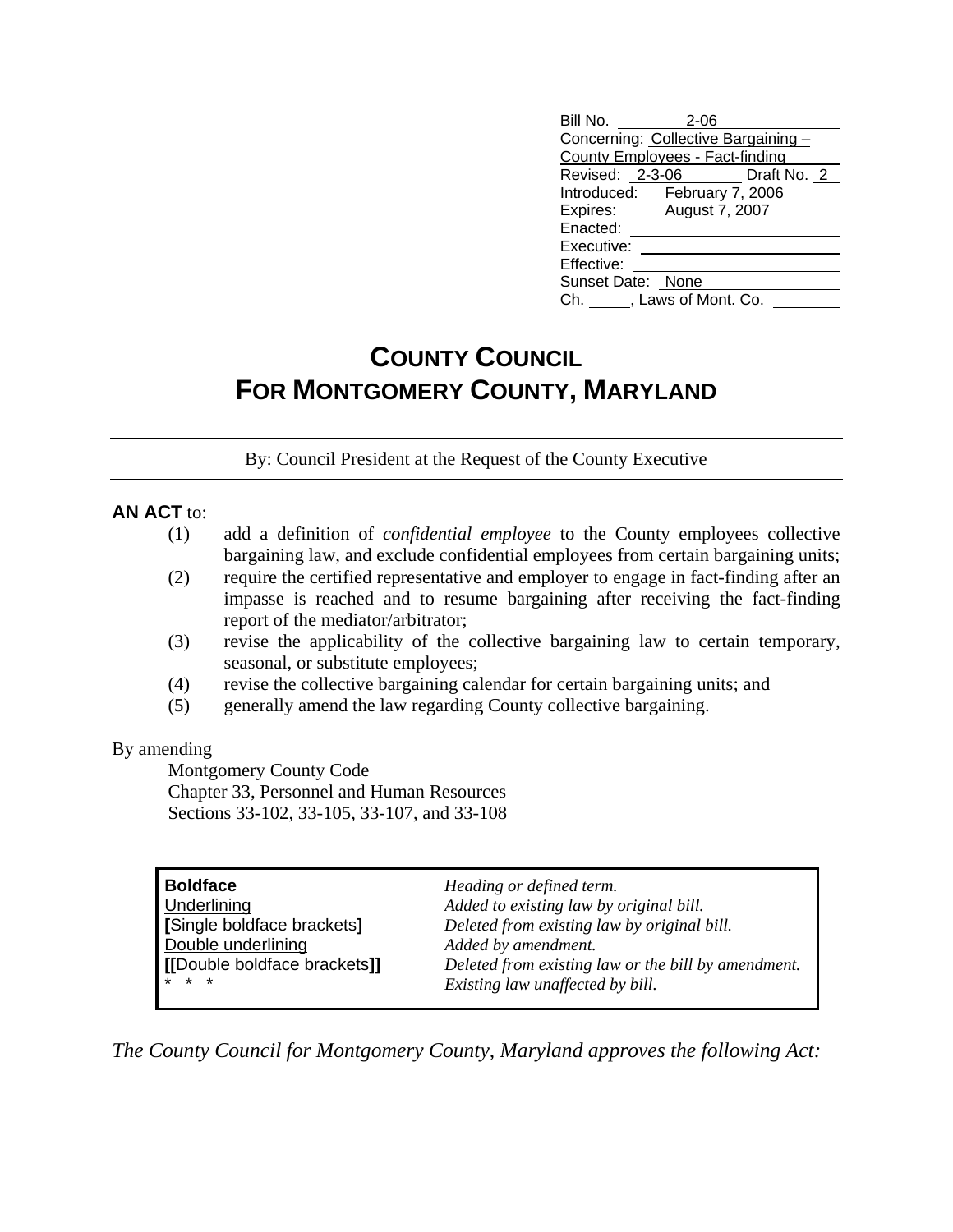| 1  |          |            | Sec. 1. Sections 33-102, 33-105, 33-107, and 33-108 are amended as        |
|----|----------|------------|---------------------------------------------------------------------------|
| 2  | follows: |            |                                                                           |
| 3  | 33-102.  |            | Definitions.                                                              |
| 4  |          |            | The following terms have the meaning indicated when used in this Article: |
| 5  | [(1)]    | $\ast$     | $\ast$<br>$\ast$                                                          |
| 6  | [(2)]    | ∗          | $\ast$<br>∗                                                               |
| 7  | [(3)]    | $\ast$     | $\ast$<br>$\ast$                                                          |
| 8  |          |            | Confidential employee means an employee:                                  |
| 9  |          | (A)        | who is required to develop or present management positions on             |
| 10 |          |            | collective bargaining issues; or                                          |
| 11 |          | <u>(B)</u> | whose duties normally require access to confidential                      |
| 12 |          |            | information that contributes to the development of management             |
| 13 |          |            | positions on collective bargaining issues.                                |
|    |          |            |                                                                           |
| 14 | [(4)]    |            | <i>Employee</i> means any person who works for the County government,     |
| 15 |          | except:    |                                                                           |
| 16 |          |            | $\ast$<br>$\ast$<br>$\ast$                                                |
| 17 |          | (H)        | an employee in a temporary, seasonal, or substitute position,             |
| 18 |          |            | unless the position is in a job class in which one or more of the         |
| 19 |          |            | incumbents are [predominantly] career merit system employees;             |
| 20 |          |            | $\ast$<br>$\ast$<br>$\ast$                                                |
| 21 |          | (P)        | an employee in a position classified at grade 27 or above unless          |
| 22 |          |            | the employee's position is reclassified or reallocated on or after        |
| 23 |          |            | July 1, 2002, to a non-supervisory position at grade 27 or                |
| 24 |          |            | above; [or]                                                               |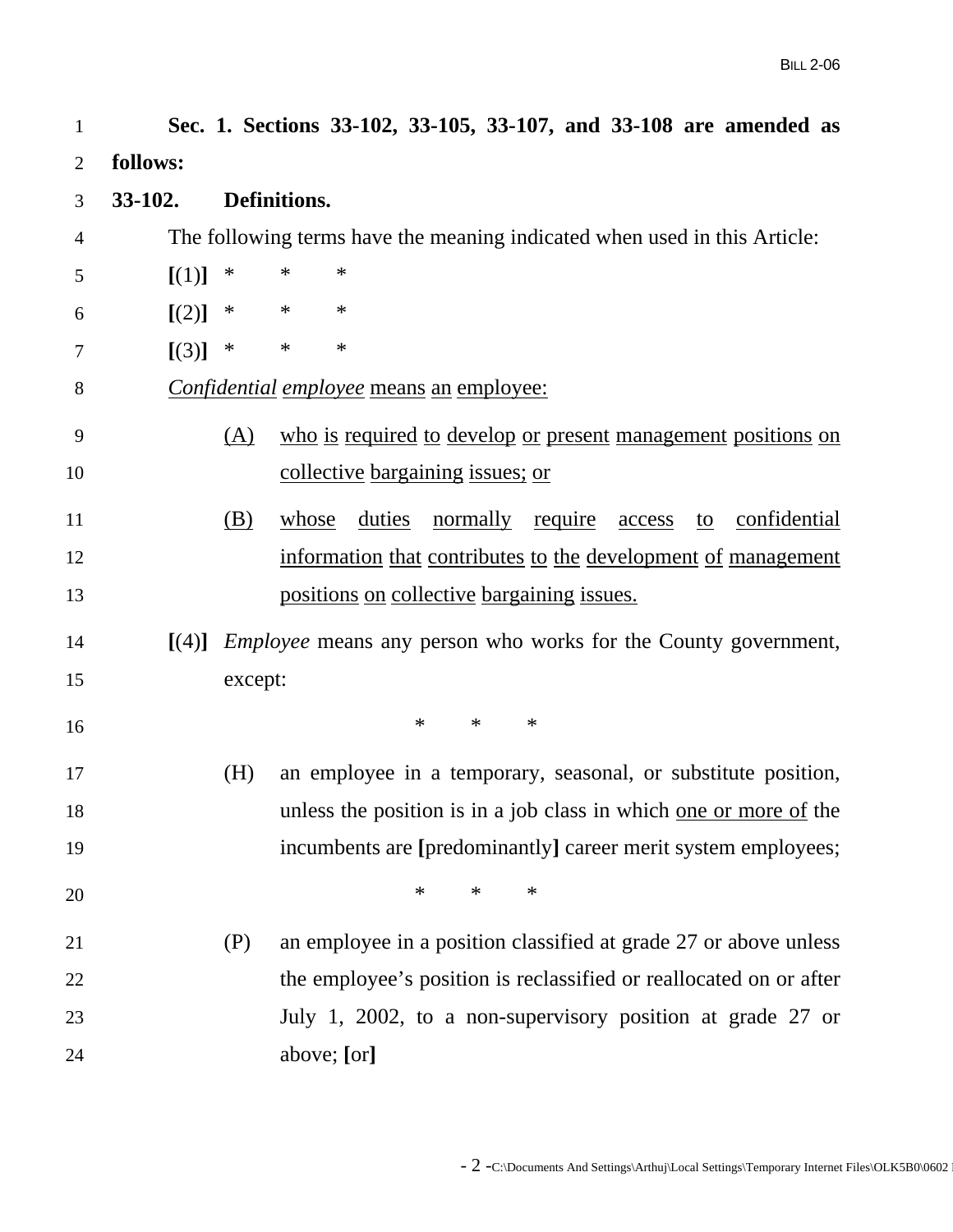| 25 |            | an employee in a position classified in the Management<br>(Q)             |
|----|------------|---------------------------------------------------------------------------|
| 26 |            | Leadership Service[.]; or                                                 |
| 27 |            | a confidential employee.<br>(R)                                           |
| 28 | [(5)]      | <i>Employee organization</i> means any organization that admits employees |
| 29 |            | to membership and that has as a primary purpose the representation of     |
| 30 |            | employees in collective bargaining.                                       |
| 31 | [(6)]      | <i>Employer</i> means the County Executive and [his or her] the County    |
| 32 |            | Executive's designees.                                                    |
| 33 | [(7)]      | $\ast$<br>$\ast$<br>∗                                                     |
| 34 | [(8)]      | Mediation<br>effort<br>[mediator/fact-finder]<br>by<br>the<br>means<br>an |
| 35 |            | mediator/arbitrator chosen under this Article to assist confidentially in |
| 36 |            | resolving, through interpretation, suggestion, and advice, a dispute      |
| 37 |            | arising out of collective bargaining between the employer and the         |
| 38 |            | certified representative.                                                 |
| 39 | [(9)]      | ∗<br>$\ast$<br>∗                                                          |
| 40 | $[(10)]$ * | $\ast$<br>$\ast$                                                          |
| 41 | $[(11)]$ * | $\ast$<br>$\ast$                                                          |
| 42 | 33-105.    | Units for collective bargaining.                                          |
| 43 |            |                                                                           |
| 44 | (c)        | Temporary, seasonal, and substitute employees.                            |
| 45 |            | A temporary, seasonal, or substitute employee<br>(1)<br>in<br>an          |
| 46 |            | occupational class in which one or more of the incumbents are             |
| 47 |            | [predominantly] career merit system employees becomes a                   |
| 48 |            | member of the applicable bargaining unit when the employee                |
| 49 |            | has worked 6 months in a position in that occupational class.             |
| 50 |            | However, the employee may be terminated for any cause or                  |
| 51 |            | without cause and without any right of grievance until the                |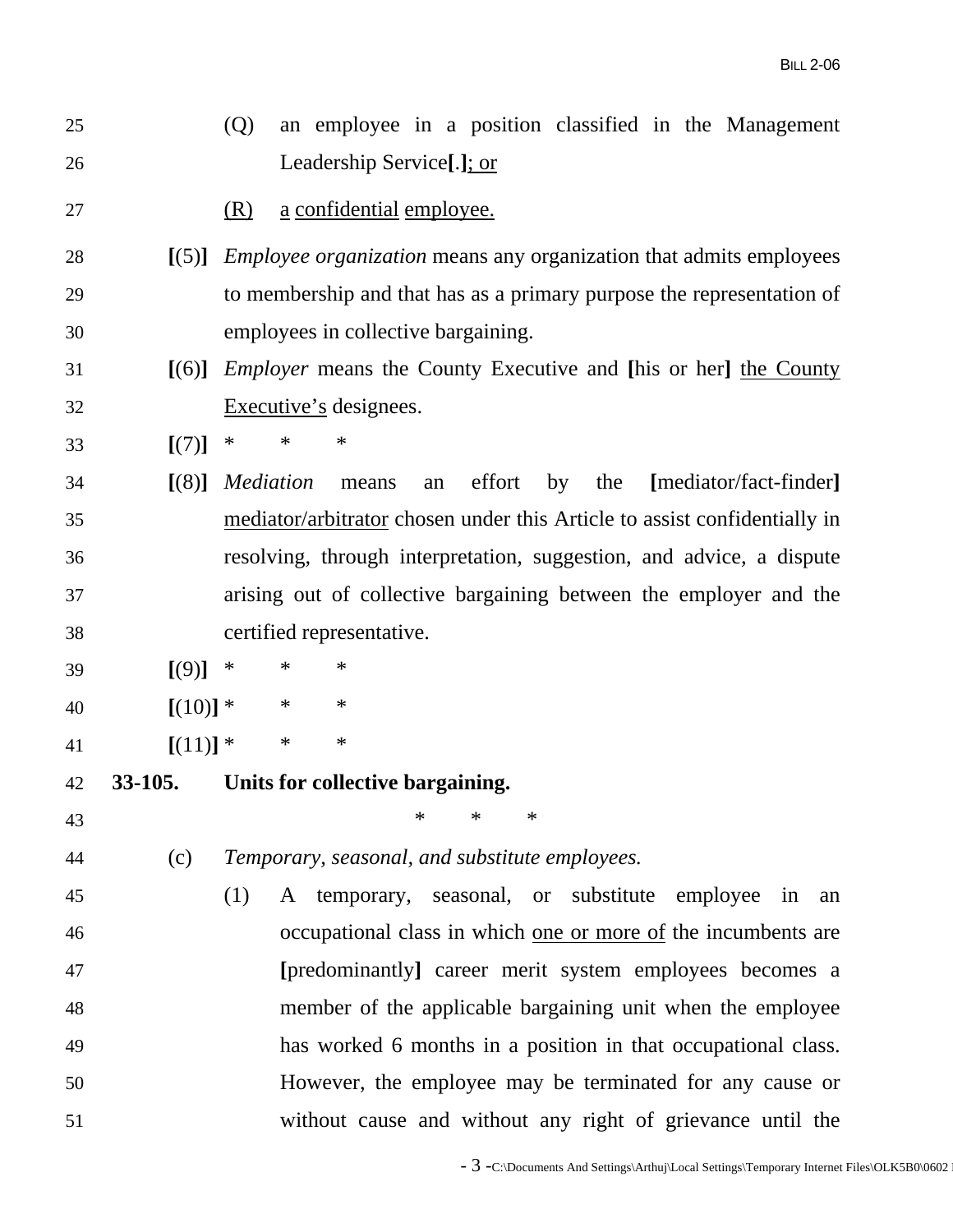- 52 employee has completed 1040 hours of service in that position 53 in any 12-month period.
- 54 (2) A temporary, seasonal, or substitute employee who is excluded 55 from the definition of "employee" under Section 33-102(4)(H) 56 because the employee is not in an occupational class in which 57 one or more of the incumbents are **[**predominantly**]** career merit 58 system employees becomes a limited-scope member of the 59 applicable bargaining unit immediately after the employee 60 begins employment if:

61 \* \* \* \*

- 62 **33-107. Collective bargaining.**
- 63 (a) *Duty to bargain; matters subject to bargaining.* Upon certification of 64 an employee organization, the employer and the certified 65 representative have the duty to bargain collectively with respect to the 66 following subjects for employees other than limited-scope members of 67 the bargaining unit under Section  $33-105(c)(2)$ :
- $68$  \* \* \* \*
- 69 (7) Amelioration of the effect on employees when the exercise of 70 employer rights listed in subsection **[**(b)**]** (c) causes a loss of 71 existing jobs in the unit.
- 72 **\*** \* \* \*

### 73 **33-108. Bargaining, impasse, and legislative procedures.**

74 (a) Collective bargaining must begin no later than November 1 before the 75 beginning of a fiscal year for which there is no agreement between the 76 employer and the certified representative, and must be finished on or 77 before February **[**1**]** 15.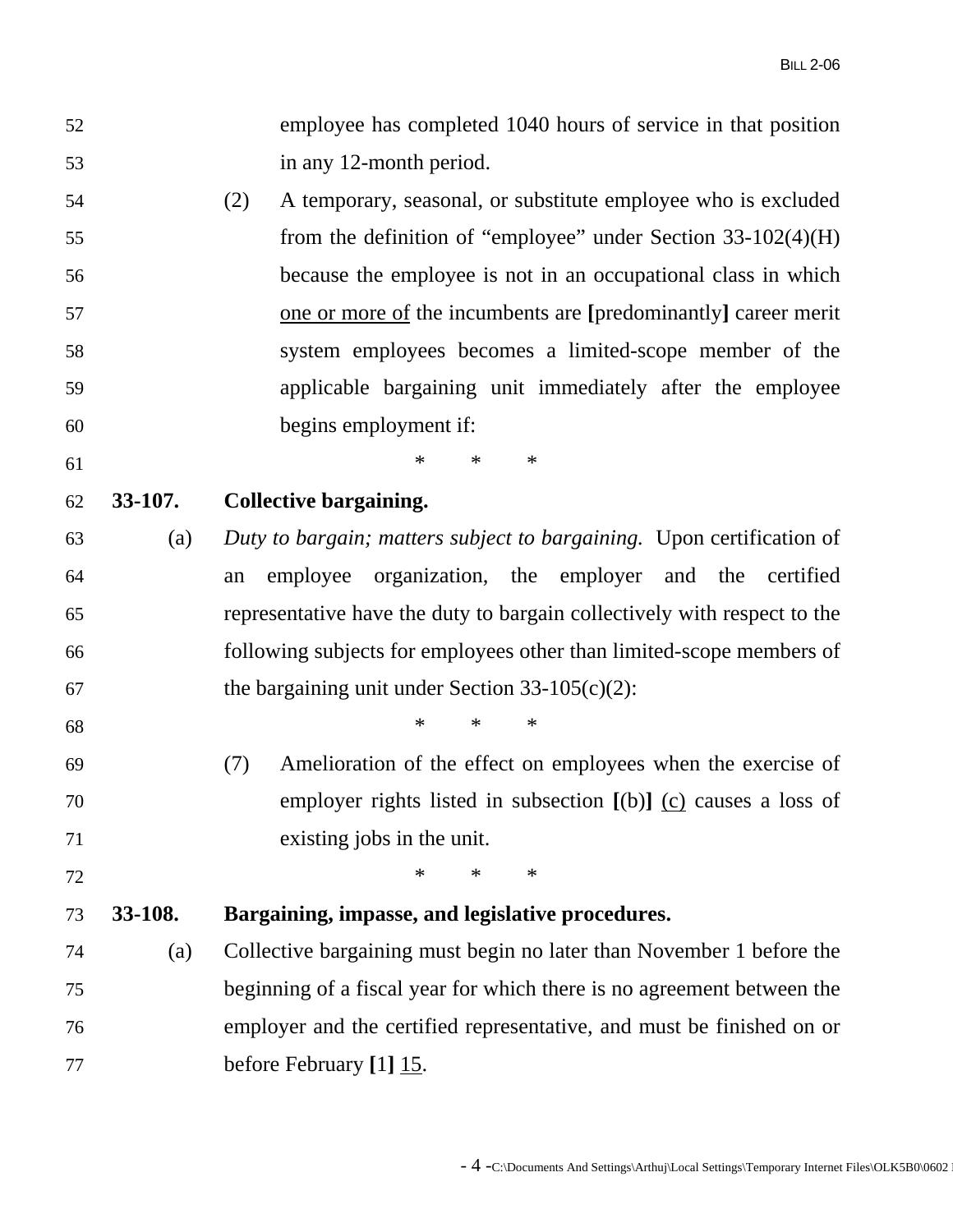78 (b) Any provision for automatic renewal or extension of a collective 79 bargaining agreement is void. An agreement is not valid if it extends 80 for less than one **[**(1)**]** year or for more than **[**three (3)**]** 3 years. All 81 agreements take effect July 1 and end June 30.

82 **\*** \* \* \*

- 83 (d) Before September 10 of any year in which the employer and the 84 certified representative bargain collectively, the Labor Relations 85 Administrator must appoint a mediator/arbitrator, who may be a 86 person recommended by both parties. The mediator/arbitrator must be 87 available from January 2 to June 30. **[**Fees**]** The employer and the 88 certified representative must share the fees and expenses of the 89 mediator/arbitrator **[**must be shared**]** equally **[**by the employer and the 90 certified representative**]**.
- 91 (e) (1) During the course of collective bargaining, either party may 92 declare an impasse and request the services of the mediator/ 93 arbitrator**[**,**]** or the parties may jointly request those services 94 before an impasse is declared. If the parties do not reach an 95 agreement by **[**February 1**]** January 24, an impasse exists. 96 **[**Any**]** An issue regarding the negotiability of **[**any**]** a bargaining 97 proposal must be referred to the Labor Relations Administrator 98 for an expedited determination.
- 99 (2) **[**Any**]** A dispute, except a dispute involving the negotiability of 100 a bargaining proposal, must be submitted to the mediator/ 101 arbitrator whenever an impasse has been reached, or as 102 provided in subsection (e)(1). The mediator/arbitrator must 103 engage in mediation by bringing the parties together voluntarily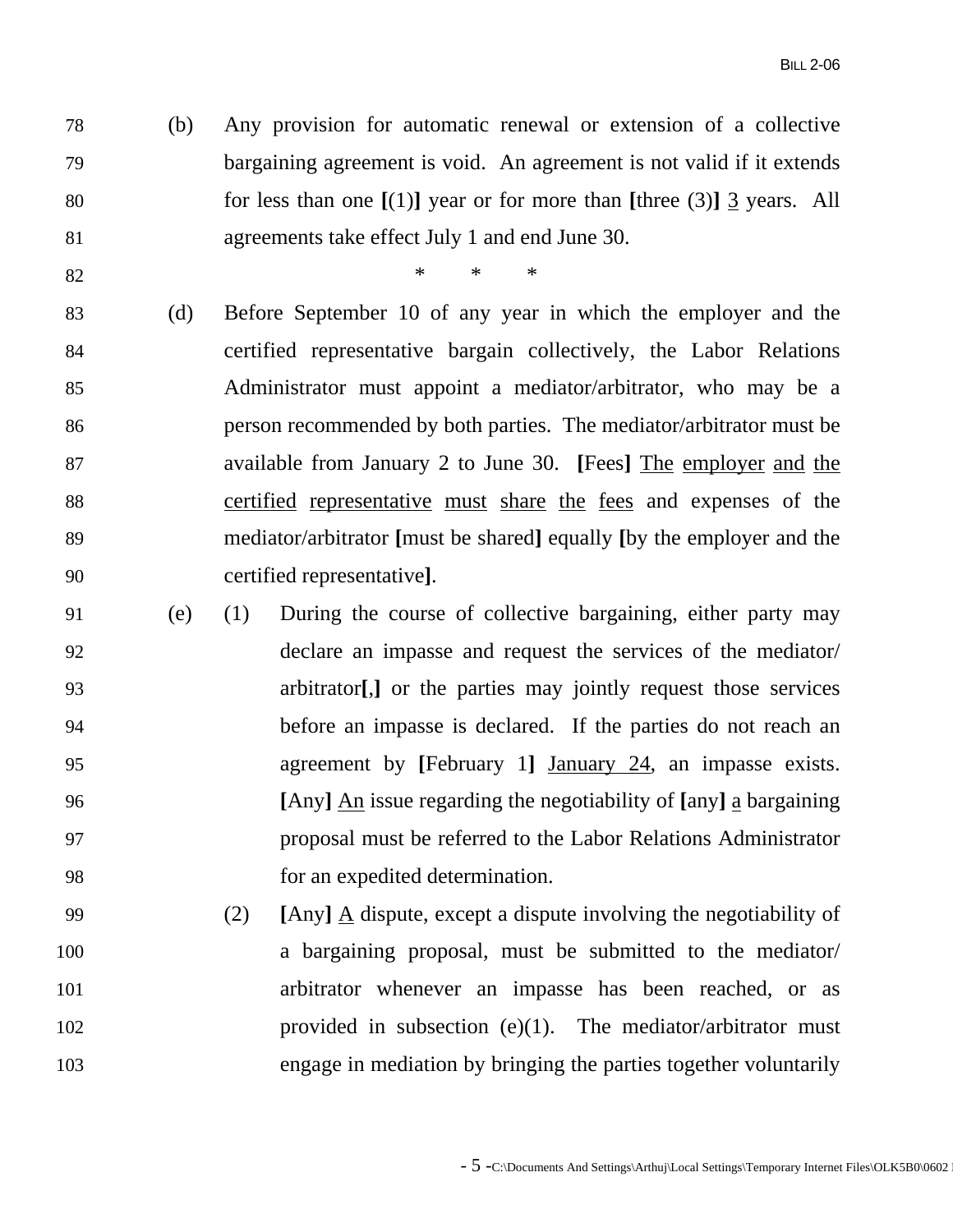- 104 under such favorable circumstances as will encourage 105 settlement of the dispute.
- 106 (3) If the mediator/arbitrator finds, in the mediator/arbitrator's sole 107 discretion, that the parties are at a bona fide impasse, or **[**as of**]** 108 on February 1**[** when an impasse is automatically reached**]**, 109 whichever occurs earlier, the dispute must be submitted to 110 **[**binding arbitration**]** fact-finding.
- 111 (f) (1) In fact-finding, the mediator/arbitrator must not hold a full 112 evidentiary hearing. Instead, each party must briefly explain to 113 the mediator/arbitrator the party's position on each proposal to 114 which the parties have not agreed.
- 115 (2) After hearing the parties' positions on each proposal in dispute, 116 the mediator/arbitrator must issue a fact-finding report to the 117 **parties no later than February 6.** In the fact-finding report, the 118 mediator/arbitrator must state for each proposal whether the 119 mediator/arbitrator favors the certified representative's position, 120 the employer's position, or an alternative that does not exceed 121 the parameters of either party's position.
- 122 (3) After receiving the fact-finding report of the mediator/ 123 arbitrator, the parties must resume bargaining. If the parties do 124 not reach agreement by February 15, they must submit their 125 dispute to binding arbitration.
- 126  $[(f)](g)(1)$  If binding arbitration is invoked, the mediator/arbitrator must 127 not engage in further mediation. The mediator/arbitrator must 128 require each party to submit a final offer, which must consist 129 either of a complete draft of a proposed collective bargaining 130 agreement or a complete package proposal, as the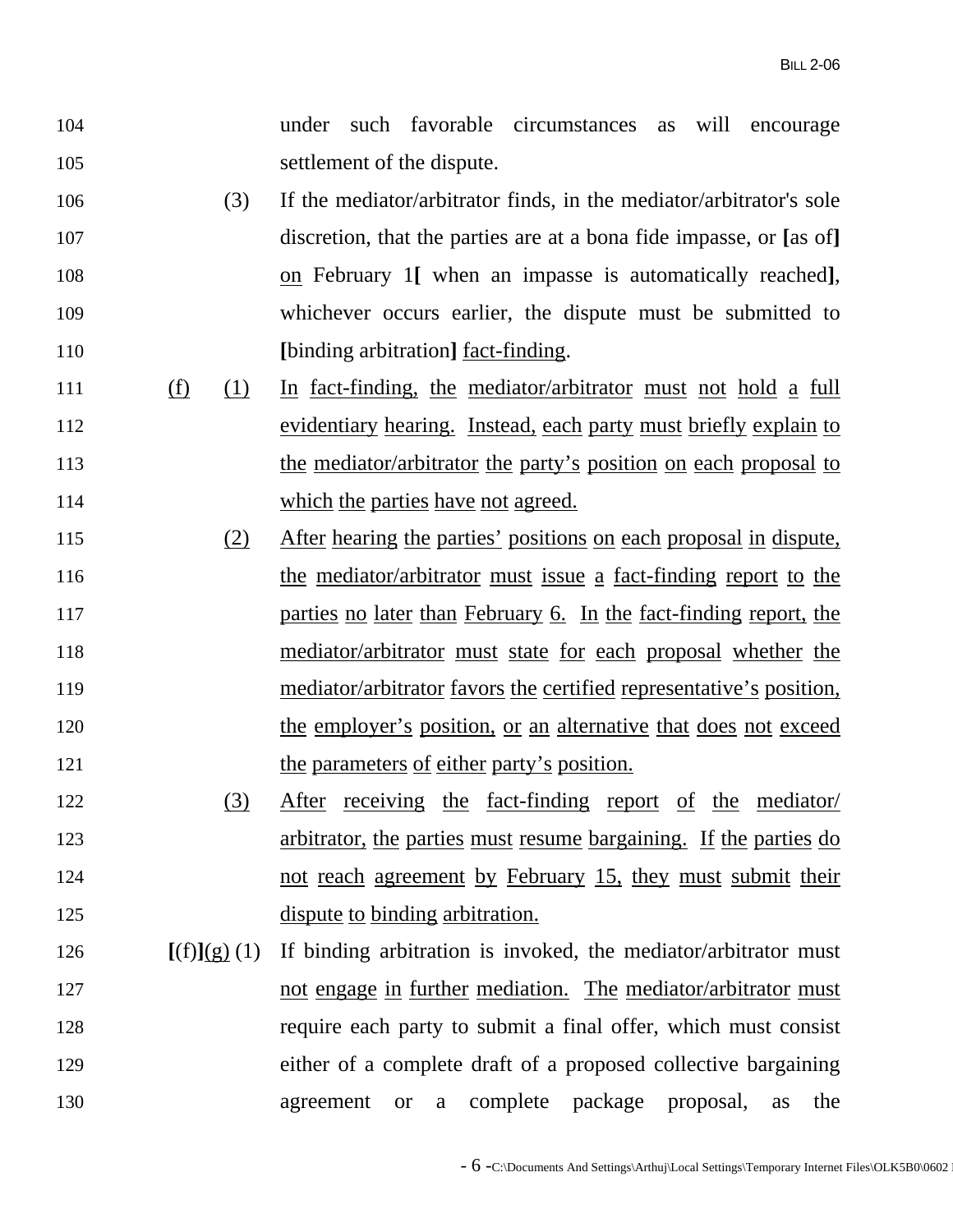131 mediator/arbitrator directs. If **[**only complete package 132 proposals are required,**]** the mediator/arbitrator **[**must require**]** 133 directs the parties to submit complete package proposals, the 134 parties **[**to submit**]** must jointly submit a memorandum of all 135 items previously agreed on.

136 \* \* \*

- 137 (3) On or before **[**February 15**]** March 1, the mediator/arbitrator 138 must select, as a whole, the more reasonable of the final offers 139 submitted by the parties. The mediator/arbitrator must not 140 compromise or alter a final offer. The mediator/arbitrator must 141 not consider or receive any argument or evidence related to the 142 history of collective bargaining in the immediate dispute, 143 including any previous settlement offer not contained in the 144 final offers. However, the mediator/arbitrator must consider all 145 previously agreed-on items, integrated with the disputed items, 146 to decide which offer is the most reasonable.
- 147 (4) In making a determination under this subsection, the 148 mediator/arbitrator may consider only the following factors:
- 149 (A) **[**Past**]** past collective bargaining agreements between the 150 parties, including the past bargaining history that led to 151 the agreements, or the pre-collective bargaining history 152 of employee wages, hours, benefits, and working 153 conditions**[**.**]**;
- 154 (B) **[**Comparison**]** comparison of wages, hours, benefits, and 155 conditions of employment of similar employees of other 156 public employers in the Washington Metropolitan Area 157 and in Maryland**[**.**]**;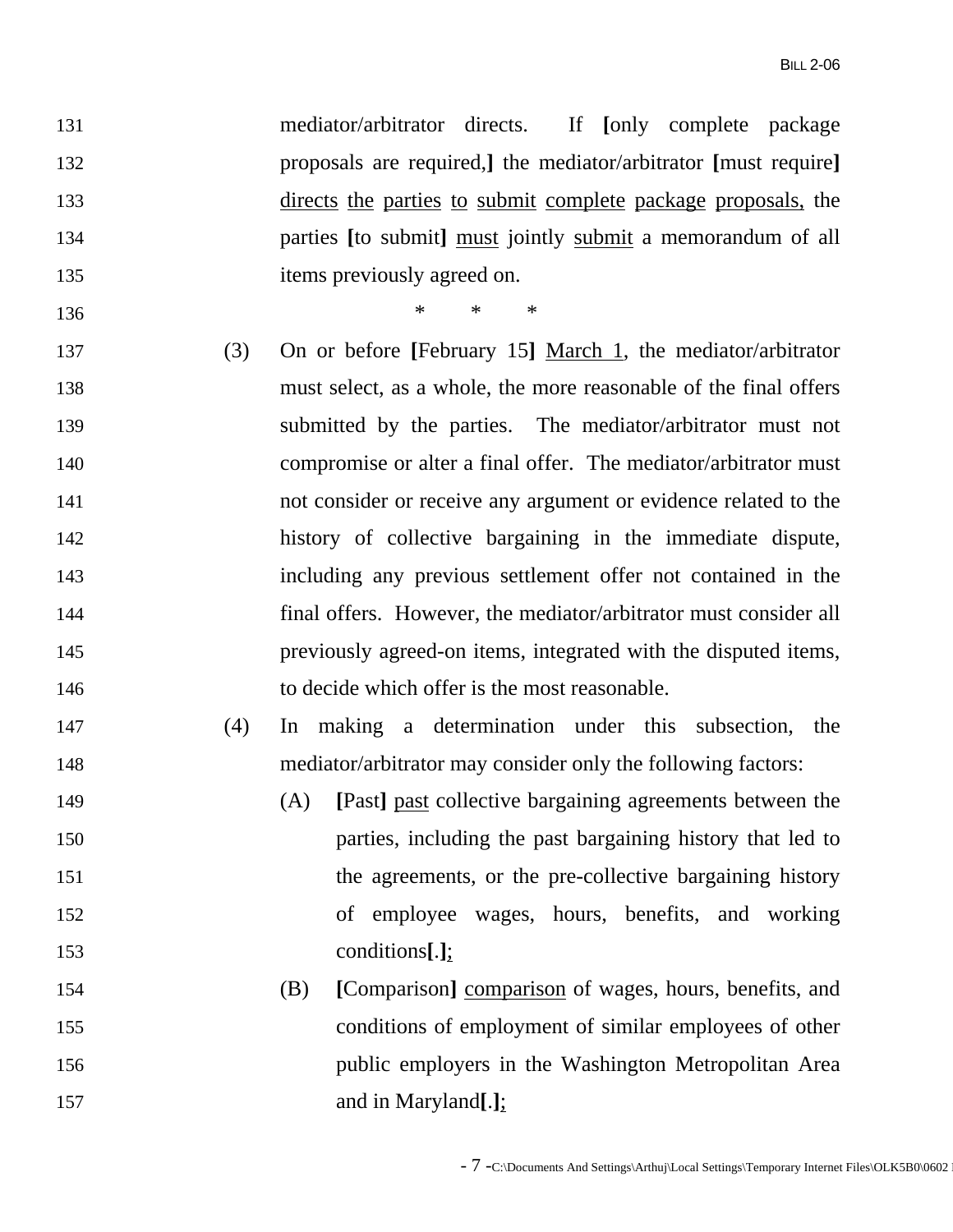- 158 (C) **[**Comparison**]** comparison of wages, hours, benefits, and 159 conditions of employment of other Montgomery County 160 personnel**[**.**]**;
- 161 (D) **[**Wages**]** wages, benefits, hours, and other working 162 conditions of similar employees of private employers in 163 Montgomery County**[**.**]**;
- 164 (E) **[**The**]** the interest and welfare of the public**[**.**]**; and
- 165 (F) **[**The**]** the ability of the employer to finance economic 166 adjustments, and the effect of the adjustments on the 167 normal standard of public services provided by the 168 employer.
- 169 (5) The offer selected by the mediator/arbitrator, integrated with all 170 previously agreed on items, is the final agreement between the 171 employer and the certified representative, need not be ratified 172 by any party, and has the effect of a contract ratified by the 173 parties under subsection (c). The parties must execute the 174 agreement**[**,**]**. **[**and**]** The employer must include in the budget 175 that the employer submits to the Council any provision **[**which**]** 176 that requires action in the County budget**[** must be included in 177 the budget which the employer submits to the County Council**]**.
- 178 **[**(g)**]**(h) In each proposed annual operating budget, the County Executive 179 must describe any collective bargaining agreement or amendment to 180 an agreement that is scheduled to take effect in the next fiscal year 181 and estimate the cost of implementing that agreement. The employer 182 must submit to the Council by April 1, unless extenuating 183 circumstances require a later date, any term or condition of the 184 collective bargaining agreement that requires an appropriation of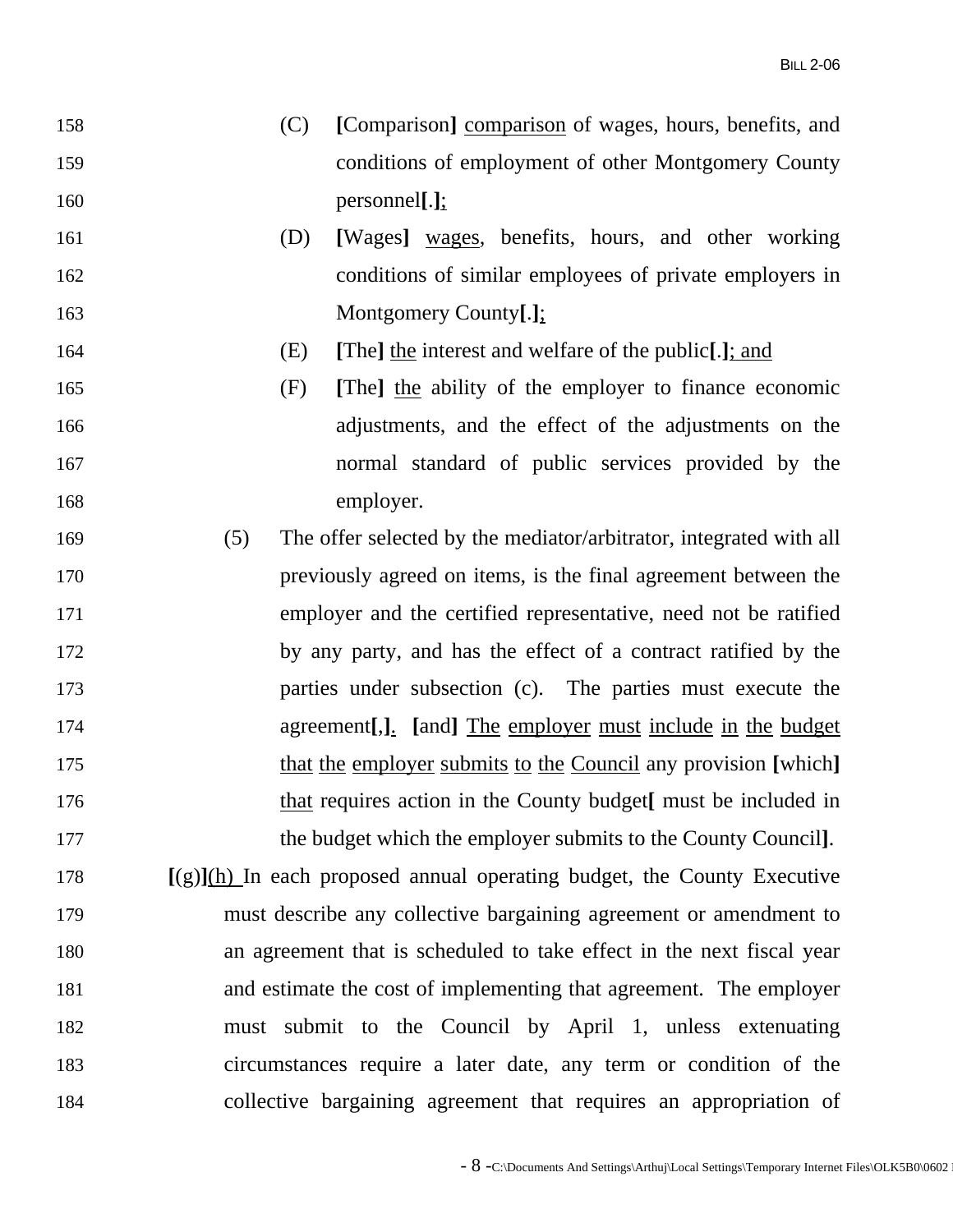185 funds, or the enactment or adoption of any County law or regulation, 186 or which has or may have a present or future fiscal impact. If a later 187 submission is necessary, the employer must specify the submission 188 date and the reasons for delay to the Council President by April 1. 189 The employer must expressly identify to the Council and the certified 190 representative any term or condition that requires Council review. 191 Each submission to the Council must include:

192 \* \* \*

- 193 **[**(h)**]**(i) The Council may hold a public hearing to enable the parties and the 194 public to testify on the agreement.
- 195 **[**(i)**]**(j) The Council may accept or reject all or part of any term or condition 196 that requires Council review under subsection **[**(g)**]** (h). On or before 197 May 1, the Council must indicate by resolution its intention to 198 appropriate funds for or otherwise implement the items that require 199 Council review or its intention not to do so, and must state its reasons 200 for any intent to reject any such item. The Council, by majority vote 201 taken on or before May 1, may defer the May 1 deadline to any date 202 not later than May 15.
- 203 **[**(j)**]**(k) If the Council indicates its intention to reject any item that requires 204 Council review, the Council must designate a representative to meet 205 with the parties and present the Council's views in the parties' further 206 negotiation on items that the Council has indicated its intention to 207 reject. This representative must also participate fully in stating the 208 Council's position in any ensuing impasse procedure. The parties 209 must meet as promptly as possible and attempt to negotiate an 210 agreement acceptable to the Council. Either party may at this time 211 initiate impasse procedures under this Section. The parties must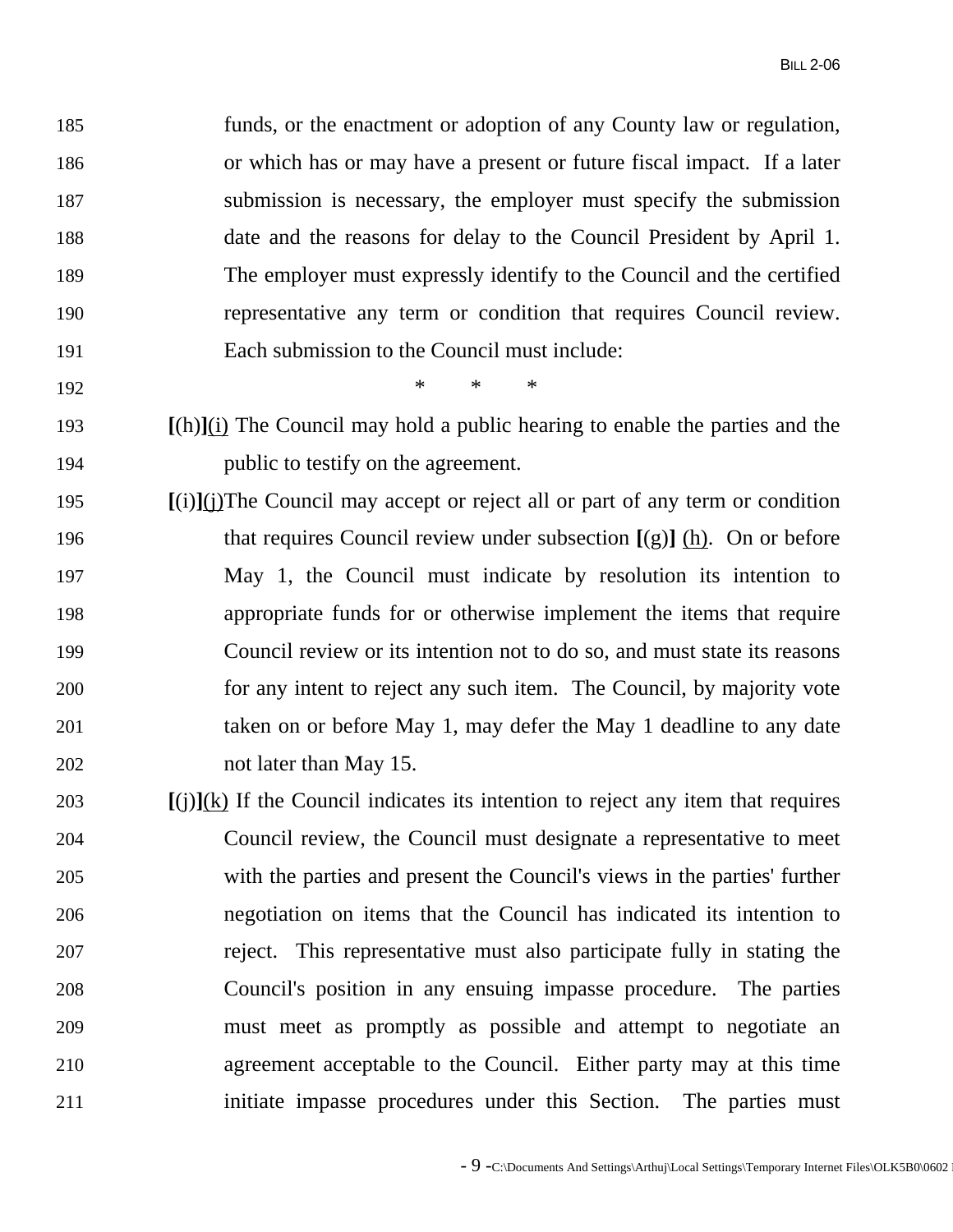212 submit the results of the negotiation, whether a complete or a partial 213 agreement, to the Council on or before May 10. If the Council has 214 deferred the May 1 deadline, that action automatically postpones the 215 May 10 deadline by the same number of days. The Council then must 216 consider the agreement as renegotiated by the parties and indicate by 217 resolution its intention to appropriate funds for or otherwise 218 implement the agreement, or its intention not to do so.

- 219 **[**(k)**]**(l) Any agreement must provide for automatic reduction or elimination 220 of wage or benefits adjustments if:
- 221  $*$  \* \* \*
- 222 **[**(l)**]**(m) The Council must take any action required by the public interest 223 with respect to any matter still in dispute between the parties. 224 However, any action taken by the Council is not part of the agreement 225 between the parties unless the parties specifically incorporate it in the 226 agreement.
- 227 **[**(m)**]**(n) *Later years.* The process and timetable in subsections **[**(i) and**]** (j) 228 and (k) apply to Council review of wage or benefits adjustments after 229 the first year of any multi-year agreement.
- 230 **[**(n)**]**(o) *Out-of-cycle amendments.* The process in subsections **[**(i) and**]** (j) 231 and (k) applies to Council review of any amendment to a collective 232 bargaining agreement that the Council receives after May 15 of any 233 year, but the deadlines in those subsections do not apply. The Council 234 President must set action deadlines which result, to the extent feasible, 235 in a similar timetable relative to the date the Council received the 236 amendment.